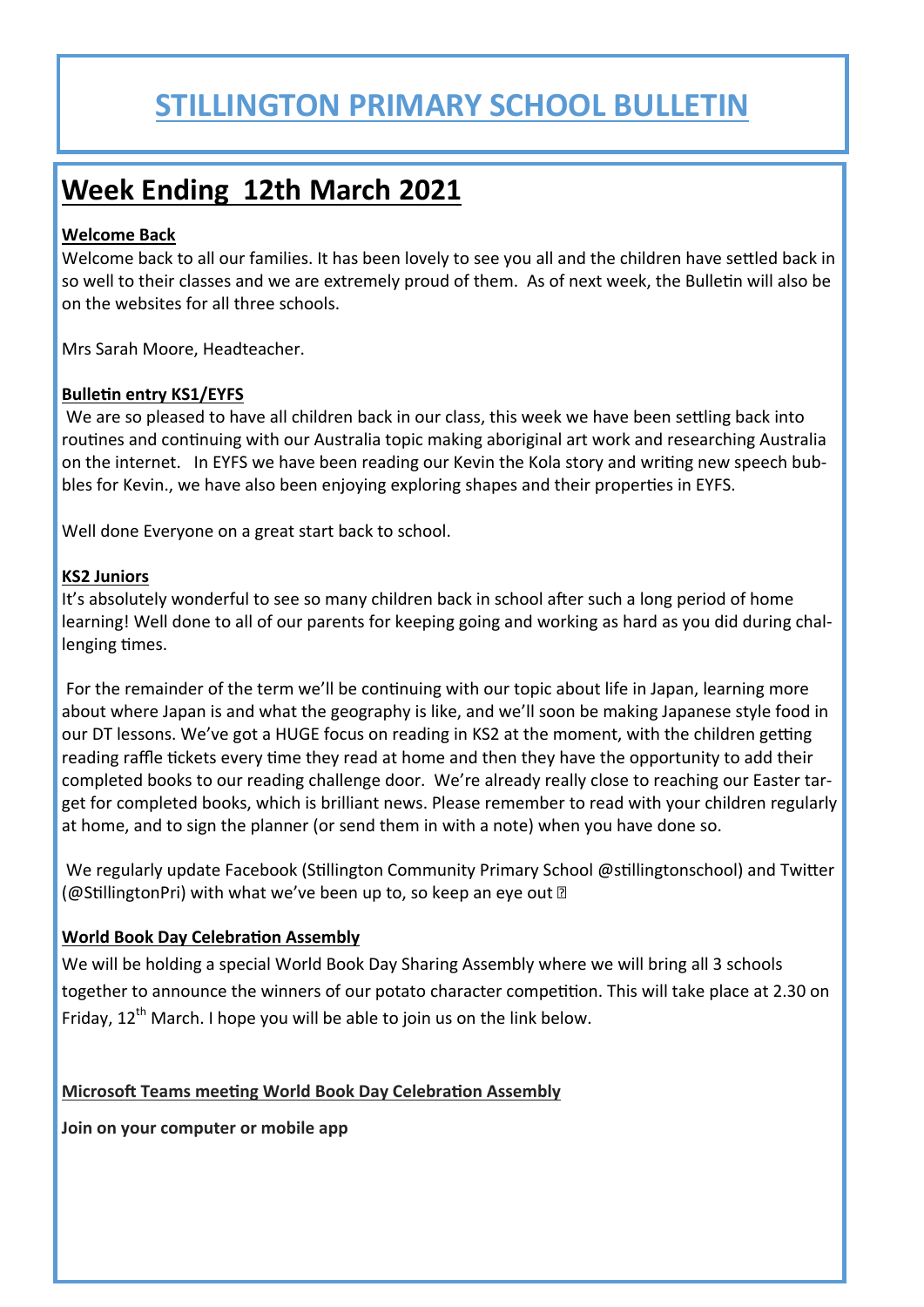## **STILLINGTON PRIMARY SCHOOL BULLETIN**

### **P.E. Wednesdays**

From Wednesday 17th March, our sports coach will be taking our P.E. lessons at Stillington. Please can all children come in PE kits every Wednesday for the day.

### **Breakfast & After School Club**

Please note that our wraparound care is open to our pupils, times and prices below

| Breakfast club Session | 8.00 am to 8.50 pm                | Includes fruit, cereal or toast              | £3.00  |
|------------------------|-----------------------------------|----------------------------------------------|--------|
| After School Session   | $3:15$ pm $-4:00$ pm              |                                              | £5.00  |
| After School Session   | $3:15 \text{pm} - 5:00 \text{pm}$ |                                              | £6.00  |
| After School Session   | $3:15 \text{pm} - 6.00 \text{pm}$ | Healthy tea options included - on<br>request | £10.00 |

### **Healthy Snacks**

At Stillington Primary School, we provide a healthy meal for our pupils at lunchtime. It contains a balanced diet of vitamins and minerals and is mindful of the fats and sugar contents. Please therefore, would you only send your children to school with health snacks, which will fill the gap between start of the day and lunchtime.

#### **Easter Service**

Reverend Whiting and Reverend Wingfield, will be holding the Easter Service for all three schools on Microsoft Teams. This will take place on the last day of term at 9.30 am. Link to be sent out in the next few days.

### **Parents Evening**

Our Spring Term parents evening will now be held during the first half of the summer term to allow for children to settle back into school. These will take place over the phone. The dates are below:

**Wednesday, 5th May 3.30 until 5.30**

**Thursday, 6th May 5.00 until 7.00**